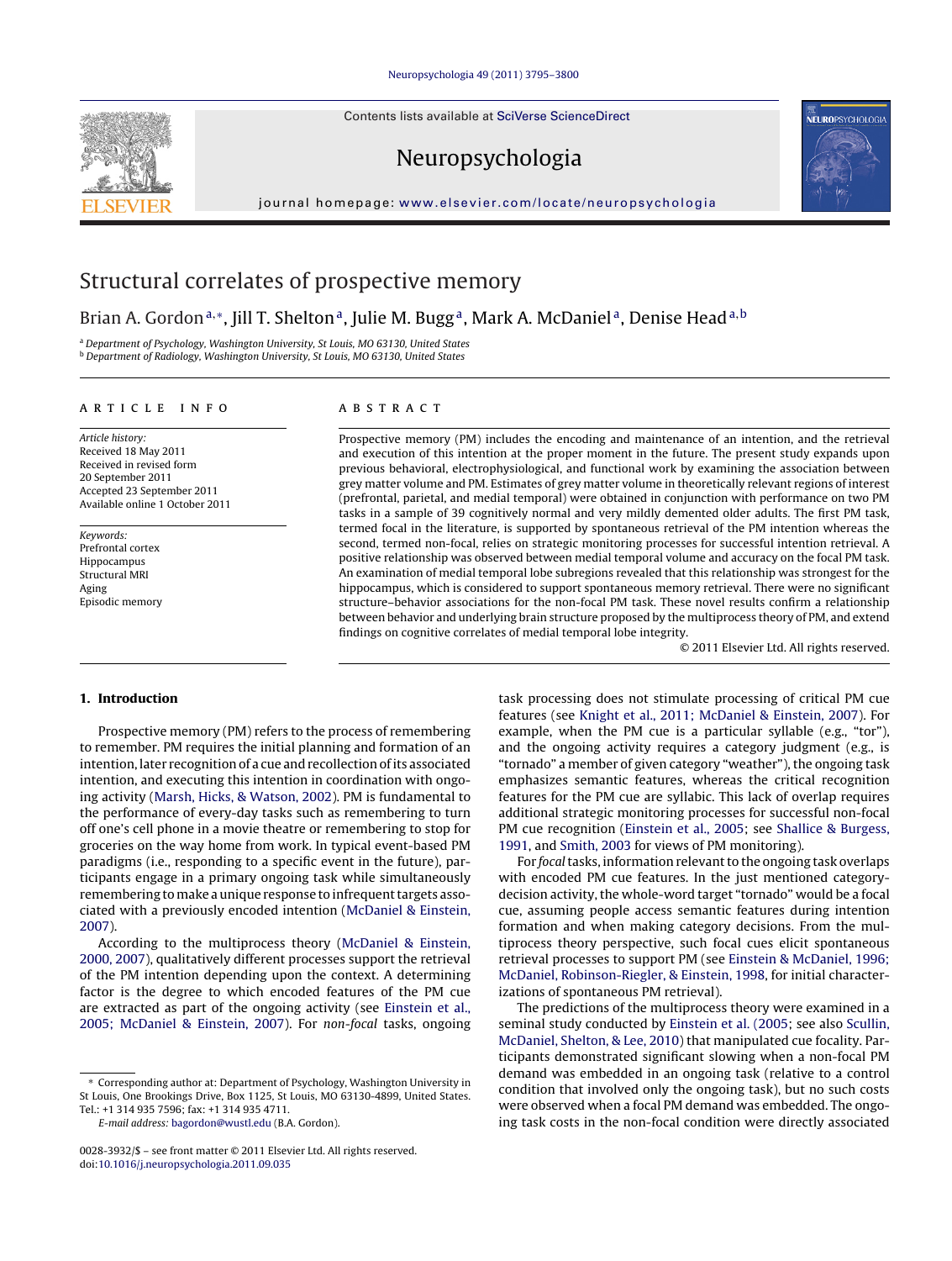

Fig. 1. Example of ROIs displayed on the template brain from Freesurfer. (A) Ventral/dorso-lateral prefrontal cortex; (B) lateral parietal cortex; (C) anterior prefrontal cortex; (D) medial temporal lobe.

with PM cue detection and declined over time during the task. The authors interpreted the ongoing task costs observed in the nonfocal condition, and their decline over time, as evidence for an underlying, strategic monitoring process. The lack of ongoing task costs in the focal condition, accompanied by high PM performance, suggested a more reflexive, spontaneous retrieval process supporting PM without the need for an attention-demanding monitoring process. The critical point for the present study is that the multiprocess theory anticipates engagement of two brain networks, one tied to effortful modulations of attention, and another for spontaneous retrieval. Moreover, the relative importance of these networks to PM is dependent on the relative non-focal or focal nature of the task ([McDaniel](#page--1-0) [&](#page--1-0) [Einstein,](#page--1-0) [2007,](#page--1-0) [2011\).](#page--1-0)

An expanding interest in PM has encouraged investigation of its neural underpinnings (e.g., [Burgess,](#page--1-0) [Gonen-Yaacovi,](#page--1-0) [&](#page--1-0) [Volle,](#page--1-0) [2011;](#page--1-0) [Martin](#page--1-0) et [al.,](#page--1-0) [2007;](#page--1-0) [McDaniel](#page--1-0) [&](#page--1-0) [Einstein,](#page--1-0) [2011;](#page--1-0) [West,](#page--1-0) [2011\).](#page--1-0) Using PET and fMRI, researchers have found consistent activation of several brain regions when examining event-related PM; most prominent among these is an anterior prefrontal region located approximately in Brodmann area 10 (BA 10; [Burgess,](#page--1-0) [Quayle,](#page--1-0) [&](#page--1-0) [Frith,](#page--1-0) [2001,](#page--1-0) [2011;](#page--1-0) [Reynolds,](#page--1-0) [West,](#page--1-0) [&](#page--1-0) [Braver,](#page--1-0) [2009\).](#page--1-0) As the vast majority of this work utilizes non-focal tasks, this region is likely an integral node in the network supporting effortful attentional processes needed for non-focal PM ([Simons,](#page--1-0) [Scholvinck,](#page--1-0) [Gilbert,](#page--1-0) [Frith,](#page--1-0) [&](#page--1-0) [Burgess,](#page--1-0) [2006\).](#page--1-0) Although much focus has been on anterior prefrontal cortex, PM success has also been linked to parietal ([Burgess](#page--1-0) et [al.,](#page--1-0) [2011,](#page--1-0) [2001;](#page--1-0) [Martin](#page--1-0) et [al.,](#page--1-0) [2007;](#page--1-0) [Reynolds](#page--1-0) et [al.,](#page--1-0) [2009\),](#page--1-0) and medial temporal lobe (MTL, see [Burgess,](#page--1-0) [Maguire,](#page--1-0) [&](#page--1-0) [O'Keefe,](#page--1-0) [2002](#page--1-0) for a review) regions. Additionally, as a mainstay of cognitive control, the lateral parietal and dorsolateral prefrontal regions of the dorsal attentional network ([Corbetta](#page--1-0) [&](#page--1-0) [Shulman,](#page--1-0) [2002\)](#page--1-0) are other potential loci facilitating non-focal performance.

For a network supporting spontaneous retrieval of PM intentions, there is a strong basis to examine the MTL. Functional activations in the hippocampus are tied to spatial, episodic, and recognition memory [\(Burgess](#page--1-0) et [al.,](#page--1-0) [2002;](#page--1-0) [Eichenbaum,](#page--1-0) [Yonelinas,](#page--1-0) [&](#page--1-0) [Ranganath,](#page--1-0) [2007\),](#page--1-0) and even focal PM performance in a naturalistic setting [\(Kalpouzos,](#page--1-0) [Eriksson,](#page--1-0) [Sjolie,](#page--1-0) [Molin,](#page--1-0) [&](#page--1-0) [Nyberg,](#page--1-0) [2010\).](#page--1-0) Similarly, the volumes of MTL structures, in particular the hippocampus, have been linked to episodic (e.g., [Head,](#page--1-0) [Rodrigue,](#page--1-0) [Kennedy,](#page--1-0) [&](#page--1-0) [Raz,](#page--1-0) [2008\)](#page--1-0) and spatial memory (e.g., [Erickson](#page--1-0) [et](#page--1-0) [al.,](#page--1-0) [2009\).](#page--1-0) The importance of the hippocampus for relational memory ([Eichenbaum](#page--1-0) [&](#page--1-0) [Cohen,](#page--1-0) [2001;](#page--1-0) [Konkel](#page--1-0) [&](#page--1-0) [Cohen,](#page--1-0) [2009\)](#page--1-0) along with its automaticity of function ([Konkel](#page--1-0) [&](#page--1-0) [Cohen,](#page--1-0) 2009; Moscovitch, [1994\),](#page--1-0) suggest that it may be crucial for the demands of a focal PM task (see [McDaniel](#page--1-0) [&](#page--1-0) [Einstein,](#page--1-0) [2007;](#page--1-0) [McDaniel](#page--1-0) et [al.,](#page--1-0) [1999\).](#page--1-0) Although the hippocampus has a strong role in recollection, its surrounding structures may be integral for different aspects of memory ([Aggleton](#page--1-0) [&](#page--1-0) [Brown,](#page--1-0) [2006;](#page--1-0) [Ranganath](#page--1-0) et [al.,](#page--1-0) [2004\).](#page--1-0) As such, the MTL subregions may be differentially important for PM.

The behavioral and functional studies to date suggest several mechanisms and brain regions important for successful performance of PM. To the authors' knowledge, only studies of neurological patients (e.g., [Groot,](#page--1-0) [Wilson,](#page--1-0) [Evans,](#page--1-0) [&](#page--1-0) [Watson,](#page--1-0) [2002;](#page--1-0) [Mathias](#page--1-0) [&](#page--1-0) [Mansfield,](#page--1-0) [2005\)](#page--1-0) have looked at the link between brain structure and performance on PM tasks, and no studies have examined how these relationships differ depending on type of PM task (i.e., non-focal vs. focal). Here we examine relationships between focal and non-focal PM performance and grey matter volume in four regions-of-interest (ROIs) in a convenience sample of cognitively normal and very mildly demented older adults. We predicted that focal performance would be selectively associated with the MTL, with the strongest relationship with the hippocampus proper, whereas prefrontal and parietal region volumes would be especially associated with non-focal performance.

#### **2. Materials and methods**

#### 2.1. Participants

Participants were a subsample of community-dwelling older adults froma larger study examining PM performance, aging and dementia [\(McDaniel](#page--1-0) et [al.,](#page--1-0) [2011\).](#page--1-0) Participants were recruited from the Knight Alzheimer's Disease Research Center at Washington University and screened for neurological illness (e.g., Parkinson's, Huntington's, seizures, major head injury). Participants were classified as cognitively normal (CDR = 0;  $n = 21$  (16 female)) or very mildly demented (CDR = 0.5;  $n = 18$ (12 female)) based on the Clinical Dementia Rating scale (CDR; [Morris,](#page--1-0) [1993\).](#page--1-0) A health composite score was created based on the absence or presence (coded 0 or 1) of hypertension, diabetes, history of heart problems (i.e., atrial fibrillation, angioplasty, bypass surgery, congestive heart failure, or pacemaker implantation), history of stroke or transient ischemic attack, history of depression, and mild head injury. The resulting value between 0 and 6 captures multiple health factors into a general measure of overall health, while reducing the need for multiple covariates (reducing power) in the relatively small sample. Demographics characterizing the sample are presented in [Table](#page--1-0) 1.

#### 2.2. Behavioral task

Participants were engaged in an ongoing category-judgment task where they decided whether an exemplar word was a member of a specified category (e.g., green COLOR; see [Einstein](#page--1-0) et [al.,](#page--1-0) [2005\).](#page--1-0) The exemplar word was always presented in lowercase letters on the left, and the category was always simultaneously displayed in uppercase letters on the right. Three counterbalanced blocks of 106 word-category pairings were presented, with a category match on half of the trials. Two of these blocks had an additional embedded PM task; the third was a control block with only the ongoing category judgment task. For the focal PM block, participants were instructed to press "O" whenever they saw a particular word (either "tortoise", "raspberry", or "aluminum"). For the non-focal PM block, participants were instructed to press "Q" if they ever saw a word containing a particular syllable (either 'tor', 'ras', or 'min'). The PM targets always occurred in the exemplar rather than the category word and the PM targets always appeared on trials 31, 72, and 102 of both the focal and non-focal blocks. For each PM block, the PM cue was presented three times, increasing total trials in these blocks to 109 trials. The low number of PM trials is intended to maintain the design as a true PM task rather than creating a vigilance task, and as such, is intended to capture PM processes similar to everyday life. Because the same PM target word was repeated three times in the focal condition, non-target words were also repeated to remove any distinctiveness that might arise from this repetition (cf. [McDaniel](#page--1-0) [&](#page--1-0) [Einstein,](#page--1-0) [1993\).](#page--1-0) Eleven non-targets were